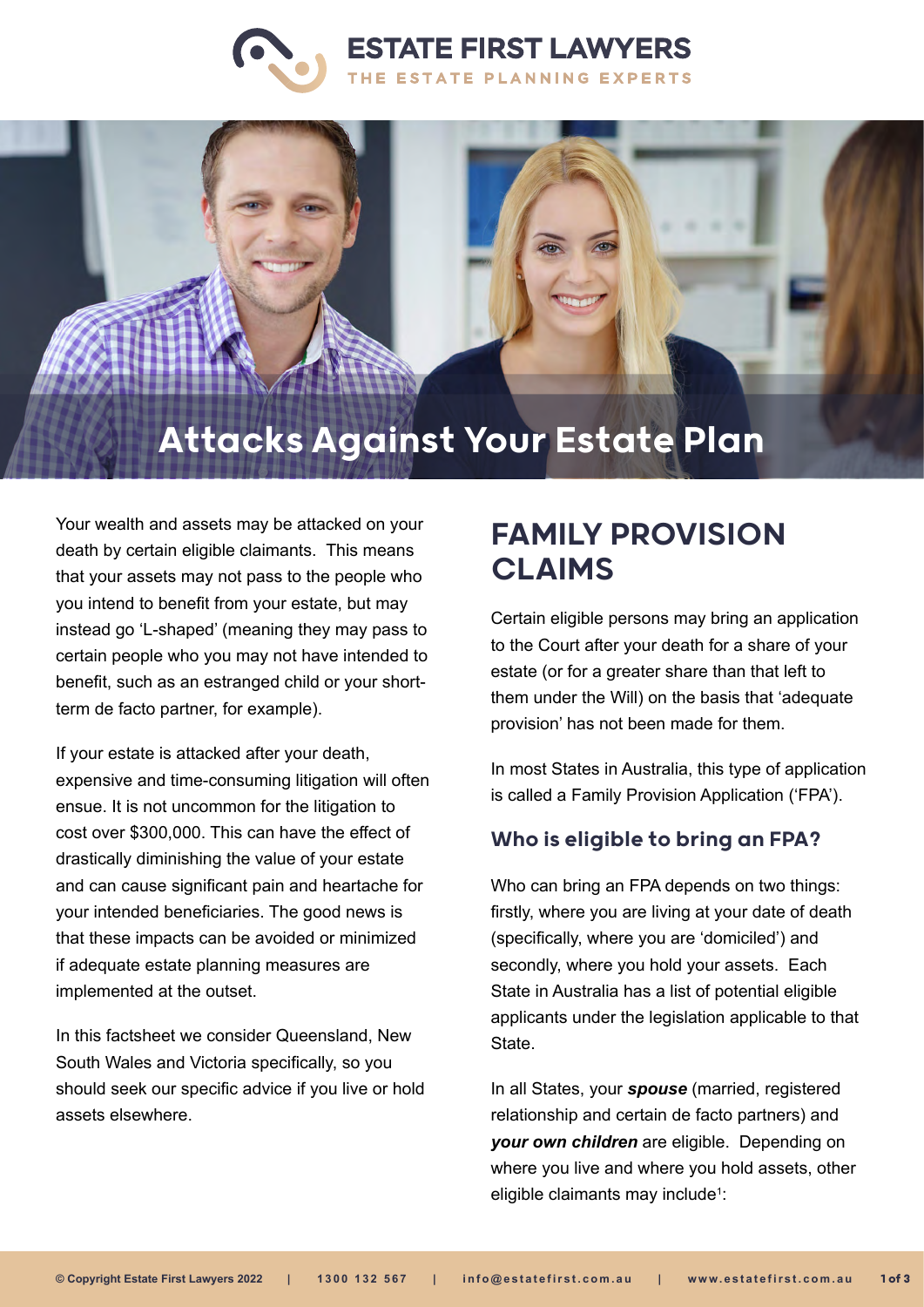

- $\top$  Your short-term de facto partner:
- Your former spouse;
- **†** Your step-children<sup>2</sup>;
- $\pm$  Certain categories of financial dependents (some examples include your parent, your registered caring partner, your grandchild, a member of your household)<sup>3</sup>;
- $\pm$  Others, such as someone living in a close personal relationship with you<sup>4</sup>, someone who believed for a portion of their life that they were your child $^5,$ someone who was at any time in your life (not necessarily at the date of your death) financially dependent upon you and also a member of your household<sup>6</sup>.

In terms of what constitutes 'adequate provision', the provision should be adequate with reference to the value of the estate, the applicant's estate, and the effect that any order would have on the other beneficiaries. The Court has a very wide discretion when applying this principle, and will look at all the facts at the date of death and the financial and moral entitlements and needs of the applicant, balanced against those of the other beneficiaries. The Court may also consider any disentitling conduct of the applicant. For example, in the case of an estranged child making a claim against their deceased parent's estate, the circumstances surrounding the estrangement may be taken into account in determining whether any provision (or further provision) should be made to that child from the estate.

## What can be attacked?

In all Australian States, the assets that form part of your estate are available for a Court to make an order for further provision of a successful applicant. The assets forming part of your estate include any assets that you own in your sole name (such as bank accounts, shares and real property held by you solely) or your interest in any property that you hold as tenants-in-common with another person. This would include your superannuation, if it is paid into your estate on your death (see our Factsheet on '**[Estate](https://www.estatefirst.com.au/estate-planning/superannuation)  [Planning for your Superannuation](https://www.estatefirst.com.au/estate-planning/superannuation)**' for more information).

If you live in New South Wales, or hold assets in New South Wales, then the Court may also make an order (called a 'notional estate order') which can result in assets within your power and/or control that do not form part of your estate being called upon to make provision for a successful applicant. This may include your superannuation where paid to a beneficiary directly outside of your estate, assets held in a family trust which you control and assets held jointly with another person (such as a property that you own as joint tenants with another person or the proceeds of a jointly held bank account). There is a chance, because of a push for uniform succession laws throughout Australia, that the New South Wales model of notional estates will be introduced into other States in time.

5 In VIC.

<sup>1</sup>Please note these categories are generalised and there are differences between Qld, NSW and Vic. E.g. de factos are only eligible in Qld if they have been cohabiting for 2 or more years OR they are financially dependent and share a child under 18years; in Vic only if they have cohabited for more than 2 years OR share a child together; while in NSW there are no such stipulations of time or dependence. Refer to our advice to you regarding who specifically is eligible to bring an FPA against your estate, based on your instructions to us.

<sup>&</sup>lt;sup>2</sup> In Qld & Vic, but only in NSW if they fulfil other criteria, such as having been financially dependent upon you and a member of your household at some point in your lifetime.

 $\,{}^3$  The category of 'financial dependents' differs significantly between States.  $\,$  Refer to our advice to you for your eligible claimants.

<sup>4</sup> In NSW.